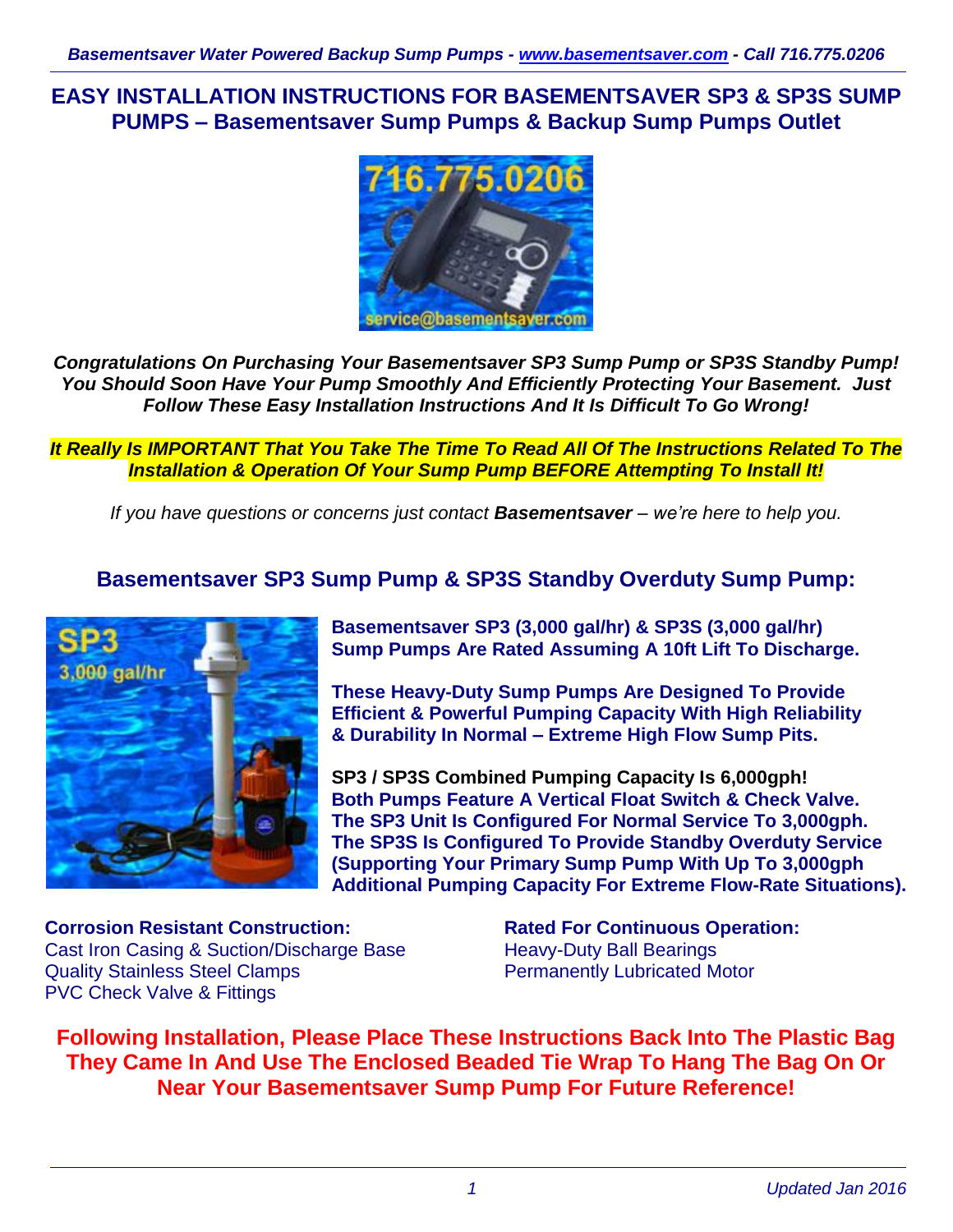# **Basementsaver SP3 & SP3S Sump Pumps Easy Installation Instructions**

**BEFORE** you begin installing your pump, **Please Read ALL Instructions**. The pumping capacity of Your pump may vary depending upon your specific piping configuration.



**A WARNING ELECTRICAL SHOCK HAZARD** Disconnect power before installing or servicing this product. A qualified service person must install and service this product according to applicable electrical and plumbing codes.



**EXPLOSION OR FIRE HAZARD** Do not use this product with flammable liquids. Do not install in hazardous locations as defined by National Electrical Code, ANSI/NFPA 70.

Failure to follow these precautions could result in serious injury or death. Replace product immediately if switch cable becomes damaged or severed. Keep these instructions with warranty after installation. This product must be installed in accordance with National Electric Code, ANSI/NFPA 70 so as to prevent moisture from entering or accumulating within boxes, conduit bodies, fittings, float housing, or cable.

| <b>Specifications</b>                                              |                                                                               | SP <sub>3</sub>          | SP <sub>3</sub> S                          |
|--------------------------------------------------------------------|-------------------------------------------------------------------------------|--------------------------|--------------------------------------------|
| Pump Motor:                                                        | 115VAC Single Phase<br><b>RPM</b><br>HP                                       | 4.7 Amps<br>3.450<br>0.5 | 4.7 Amps<br>3,450<br>0.5                   |
| Power Cord<br>Plug<br>Insulation                                   | 10ft long Heavy Duty 16/3 SJTW<br>3-Prong NEMA 5-15 w. Ground<br>Class F      |                          |                                            |
|                                                                    | <b>Built-In Thermal Overload Protection w. Automatic Reset</b>                |                          |                                            |
| Flow Rates: gal/hr (GPH)                                           |                                                                               | SP <sub>3</sub>          | SP <sub>3</sub> S                          |
| Depends on lift to discharge:                                      | 5 Foot Lift                                                                   | 3,300 GPH                | 3,300 GPH                                  |
|                                                                    | 10 Foot Lift                                                                  | 3,000 GPH                | 3,000 GPH                                  |
|                                                                    | Maximum Lift                                                                  | 26ft                     | 26 <sup>ft</sup>                           |
| Sump / Water                                                       |                                                                               | SP <sub>3</sub>          | SP <sub>3</sub> S                          |
|                                                                    | Max Solids Size                                                               | $1/8$ inch               | $1/8$ inch                                 |
|                                                                    | Switch Type                                                                   | Vertical                 | Vertical                                   |
|                                                                    | Min Sump Diameter                                                             | 9 inches                 | 9 inches                                   |
| <b>SP3 Included Parts:</b>                                         | <b>Additional Parts &amp; Supplies Needed:</b><br><b>SP3S Included Parts:</b> |                          |                                            |
| Sump Pump & Float Switch<br><b>PVC Discharge &amp; Check Valve</b> | Sump Pump & Float Switch<br><b>PVC Discharge &amp; Check Valve</b>            | Pipe to Discharge        |                                            |
|                                                                    | Discharge Hose & Fittings                                                     |                          | 120VAC GFCI Outlet (10A min) To Power Pump |

## **If You Have Questions:**

If you have any questions visit **[www.basementsaver.com](http://www.basementsaver.com/) or** e-mail **[service@basementsaver.com](mailto:service@basementsaver.com)** with your question **or** call 716.775.0206 for help.

Customer Support Hours are 9am-5pm EST, Mon-Fri (Excluding Holidays)



# **Next, Please Record Your Sump Pump Unit Information Below:**

**Model No. SP Serial No: \_\_\_\_\_\_\_\_\_\_\_\_\_\_\_\_\_\_\_\_\_\_ Installation Date: \_\_\_\_\_\_\_\_\_\_\_\_\_\_\_\_**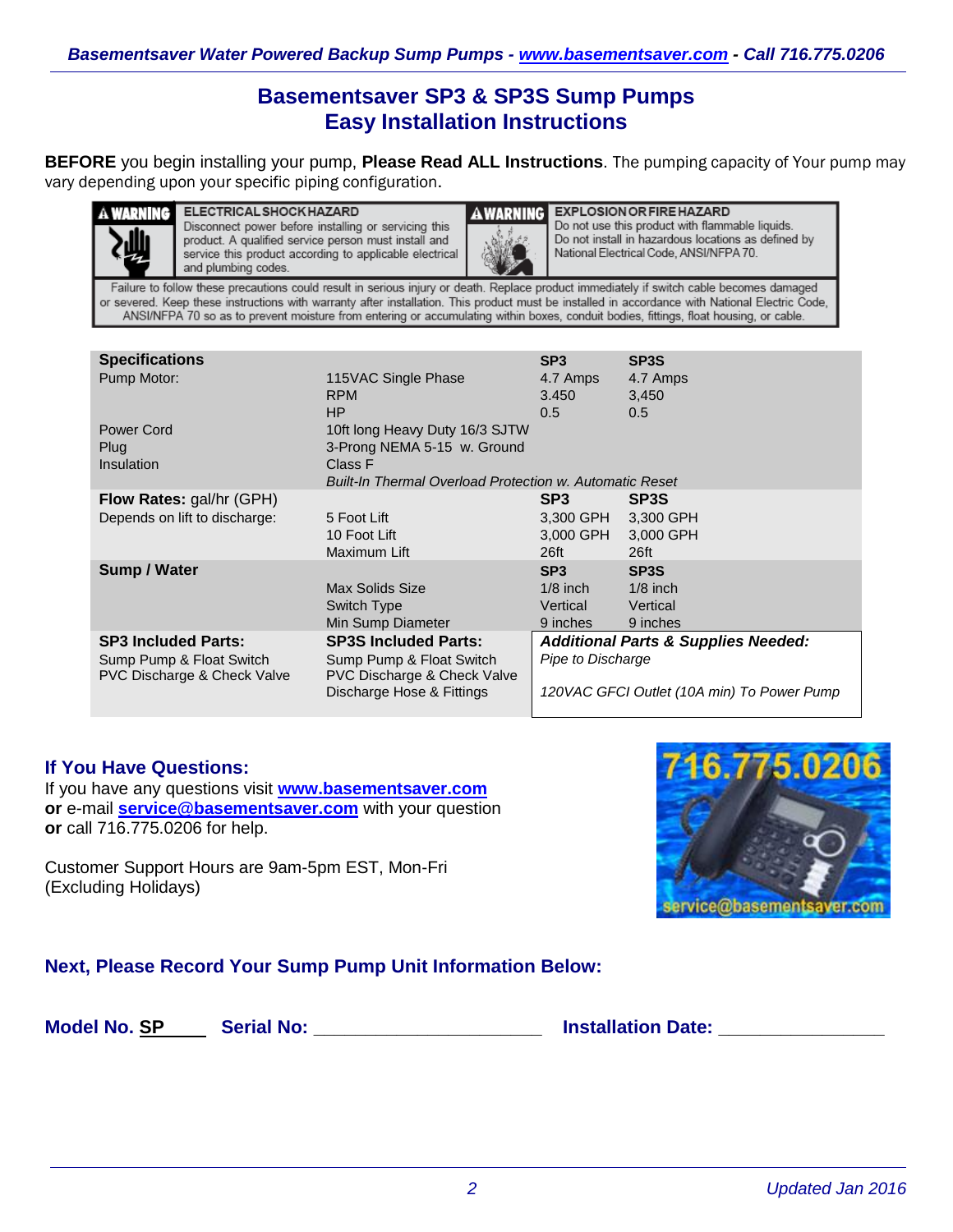# **Basementsaver SP3-Series Sump Pump Step By Step Installation Instructions**

## **Step 1 – Unplug Your Existing Primary Sump Pump And Remove From Pit:**

Remove your check valve from its' position between the upper and lower legs of your discharge pipe *HINT - there may be water in the pipe above the check valve!*

Lift your existing sump pump out of your sump pit and drain out any water

Unscrew the lower discharge pipe leg from your existing sump pump and put to one side for possible re-use.

Remove all packaging from Your **Basementsaver SP3** Sump Pump *do not plug the sump pump into your wall socket yet!*

### **Step 2 – Lower Discharge Leg Installation:**

**Note:** The **Basementsaver SP3 Sump Pump** Is A Very Powerful Sump Pump. **Use Teflon tape or pipe sealant (dope) on ALL threaded fittings. Use PVC Primer & Cement on ALL socket joints.**

**EITHER** Reuse Your Existing Discharge Tube Lower Leg And/Or Check Valve

*Hint – install the New Check Valve in order to avoid premature valve failure*

**OR** Assemble Your New Discharge Tube Lower Leg With Adapter& Check Valve (provided with the SP3 unit):

- Cement the 1½" PVC male threaded adapter onto the *bottom end* (*with vent hole*) of the pipe.
- **Let the PVC cemented joint set.**
- Screw this pipe assembly into the sump pump discharge opening (in the sump pump base). *Hint – installing PTFE (Teflon) tape on the discharge pipe screw threads will help*
- Cement the *top end* of the pipe (*without vent hole*) into the bottom of the check valve. **The flow arrow on the Check Valve MUST point upward**!
- Cement the spigot end of the PVC female adapter into the top of the check valve. **Do NOT drip glue into the check valve!**

*NOTE THE Vent Hole*

 $\ddot{\phantom{a}}$ 

**Let the PVC cemented joints set.**

#### **Step 3 – Float Switch Adjustment:**

The vertical float switch is attached to the pump on a bracket. You may loosen the retaining bolt to change the position of the float - check that the float can operate freely over it's entire vertical range and re-tighten the bolt.

#### **Step 4 – Sump Pump Placement:**

Place the assembled SP3 sump pump unit into your sump pit. Make sure that the sump pump is seated in a stable position in the sump pit and that the float can operate correctly without binding on the pit sides or anything else. Ensure the lower discharge leg and check valve is positioned centrally under your upper discharge leg. *Hint – you may need to prop the pump on a piece of slab or even adjust the length of the upper discharge leg.* Use PVC cement to glue the upper discharge leg into the check valve.

#### **Step 5 – Power On**

Plug the pump into your GFCI wall socket and test for pumping by raising the float. The pump should switch off when the float drops.

#### **Step 6 – High Water Alarm:**

Refer to the simple instructions included with the alarm, and keep them with your SP3 documentation.

*Congratulations You Now Have A High Quality Sump Pump Protecting Your Basement! For Full Protection, You Also Need A Backup Sump Pump - Visit [http:www.basementsaver.com](http://www.basementsaver.com/) To Find A Comprehensive Range Of High Quality Backup Sump Pumps To Fit Any Basement*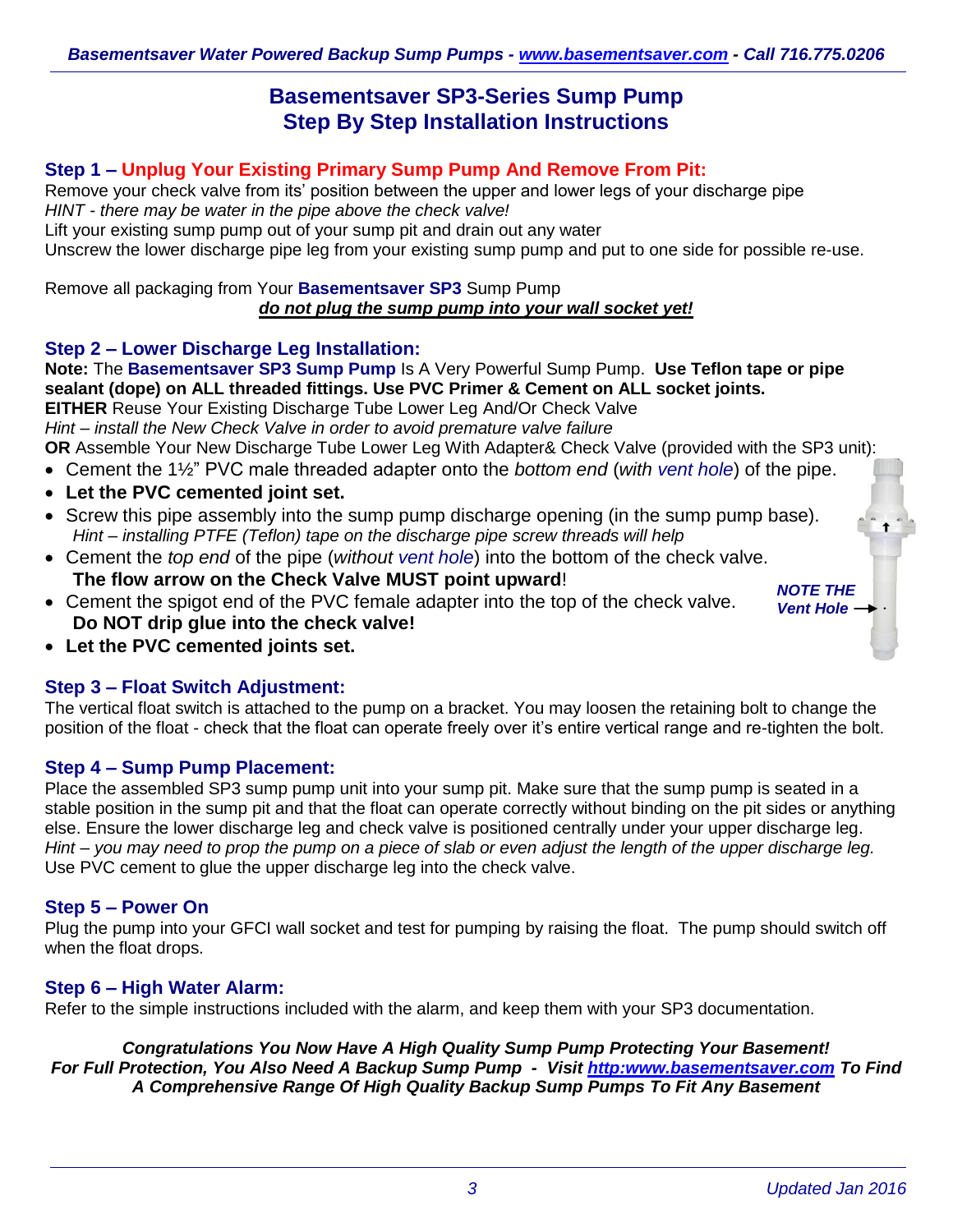# **Basementsaver SPS-Series Standby Overduty Sump Pump Step By Step Installation Instructions**

**Note:** The **Basementsaver SP3 Sump Pump** Is A Very Powerful Sump Pump. **Use Teflon tape or pipe sealant (dope) on ALL threaded fittings. Use PVC Primer & Cement on ALL socket joints.**

# **Step 1 - SP3 Pump Unit Assembly:**

Before placing the pump into the sump pit, find the 1½" PVC male threaded adapter, 1½" pipe with vent hole, check valve, PVC Female adapter, and straight black polypro barbed male hose adapter.

- Cement the 1½" PVC male threaded adapter onto the *bottom end* (*with vent hole*) of the pipe.
- **Let the PVC cemented joint set.**
- Screw this pipe assembly into the sump pump discharge opening (in the sump pump base). *Hint – installing PTFE (Teflon) tape on the discharge pipe screw threads will help*
- Cement the *top end* of the pipe (*without vent hole*) into the bottom of the check valve. **The flow arrow on the Check Valve MUST point upward**!
- Cement the spigot end of the PVC female adapter into the top of the check valve. **Do NOT drip glue into the check valve!**
- **Let the PVC cemented joints set.**
- Thread the male pipe threads of the straight black polypro barbed male hose adapter into the female threaded opening of the adapter that you just glued into the top of the check valve.

## **Step 2 – Float Switch Assembly:**

**Either** leave the float switch attached to the pump unit and set the pump unit on a block to attain the required height in your sump pit.

**Or** if you prefer to sit the pump unit in the base of your sump pit, remove the float switch bracket from the pump unit and attach the enclosed stem into the last screw hole of the bracket. Then use the supplied hose clamp to attach the stem securely around the discharge pipe at the required elevation.

## **Step 3 – Standby Pump Placement:**

Place the assembled SP3S standby pump unit into your sump pit, beside your primary sump pump. Make sure that float operation is not impeded by the sump pit walls, wires, pipes, or the primary pump float. **Note:** If you choose to elevate the standby pump unit in the sump pit so that it sits above the primary pump the standby pump float MUST be set so that it cannot run dry.

## **Step 4 – Discharge Line Assembly:**

The SP3S standby pump will supplement the pumping capacity of your primary sump pump in high flow situations. Consider upgrading to a 2" discharge pipe to handle the high flow rates produced when both pumps are running at the same time. A 2" Tee fitting is provided for this purpose.

Unplug your primary (ac) sump pump and it's discharge pipe. *A high quality, fully functioning check valve MUST be present above the main pump and below the* **SP3S Standby Pump** *discharge Tee connection.* Without it, the SP3S Standby Pump will not operate properly, and it may recycle water down through your main pump and back into your sump. A *removable type check valve* is recommended, in order to service the main pump in the future without disconnecting the standby pump.

**For A 1½ " PVC Discharge Line:** Glue the bushings provided, into the Tee fitting. If you are using a 2" discharge they are not needed - so set them aside.

**For A 2" PVC Discharge Line:** Thread the male bushing into threaded opening of the 2" Tee and connect the male threaded end of the black polypro elbow securely into the bushing. Use the flexible hose from the pump to the discharge pipe of the main sump pump, at a point above the existing check valve, to determine the proper position of the tee. Mark the location of the







 $11111111$ 

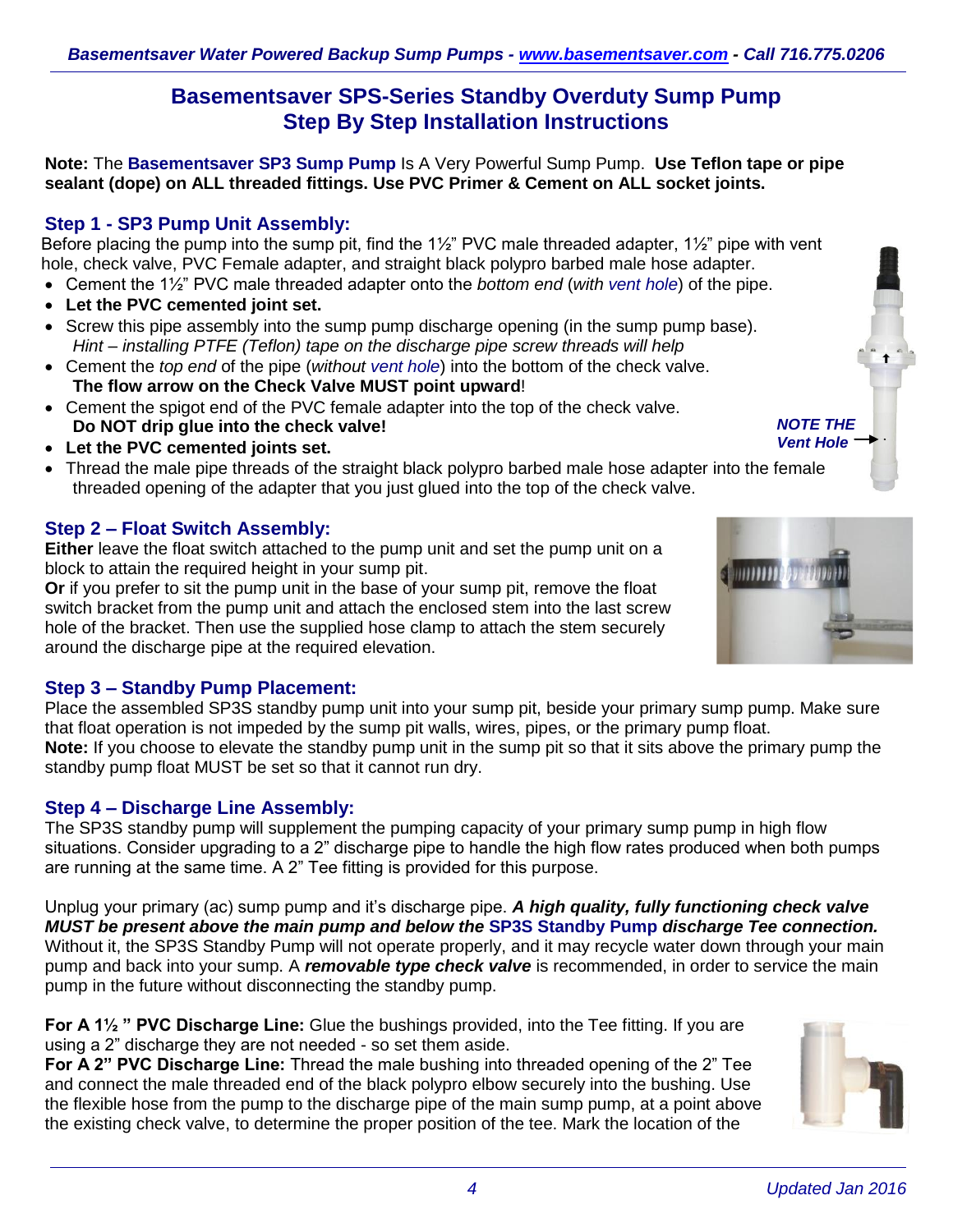assembled Tee fitting on the pipe. Hose may be cut to fit using a utility knife or hack saw.

Squarely cut and remove a 2" section from your primary sump pump discharge pipe at the marked location. Glue the Tee into position in the primary pump discharge pipe; turn it to face correct direction before it sets! While it sets, place a stainless steel hose clamp on each end of the hose and push on the flexible hose to the pump discharge and to the Tee assembly using the black barbed hose connectors. Twist clockwise to help with this step. Tighten the hose clamps at both ends.

#### **Step 5 – Power On:**

Plug the pump into your GFCI wall socket and test for pumping by raising the float. The pump should switch off when the float drops.

#### **Step 6 – High Water Alarm:**

Refer to the simple instructions included with the alarm, and keep them with your SP3S documentation.

### **DON'T FORGET TO PLUG YOUR PRIMARY PUMP BACK IN WHEN YOU ARE FINISHED!!**

*Congratulations You Now Have A High Quality Sump Pump Protecting Your Basement! For Full Protection, You Also Need A Backup Sump Pump - Visit [http:www.basementsaver.com](http://www.basementsaver.com/) To Find A Comprehensive Range Of High Quality Backup Sump Pumps To Fit Any Basement*

# **Basementsaver SP-Series Sump Pump Maintenance Instructions**

**No adjustments or maintenance are required.**

#### **Just Check Your Pump Occasionally For Correct Operation:**

*Every 3 months* lift the pump float by hand and confirm pump operation and water removal Confirm that the float is allowed to move freely and hits no obstacles.

Your pump is designed to operate to 104°F (40°C) maximum, continuous when completely submerged. It is protected by an automatic thermal overload device with automatic reset.

## **Troubleshooting:**

#### **The Sump Pump Is Running But No Water Is Being Removed From Your Sump**

- *Jammed impeller*- Make sure impeller is spinning freely and is not blocked by a stone or other debris.

*- Discharge piping may be partially clogged which restricts water flow -* Clear the obstruction.

#### **The Sump Pump Is Removing Low Volumes Of Water**

*- Discharge piping may be partially clogged which restricts water flow -* Clear the obstruction.

*- Excessive discharge pipe length and/or configuration can produce backpressure* - Accept the lower flow or change the piping layout, direction, length, etc.

## **The Sump Pump Will Not Turn On Or Off Properly**

*- Float must be fully down for off and fully up for on* - Adjust the float by hand to each position required to test the pump. Re-position the sump pump, if necessary, to assure proper operation.

*- Plug may be connected improperly –* Check for proper fitment.

### **The Pump Will Not Run At All**

- *Power Out* - Check for the presence of power at the GFCI.

- *Thermal Overload* - Your pump is designed to operate to 104°F (40°C) maximum, continuous when completely submerged. It is protected by an automatic thermal overload device with automatic reset.